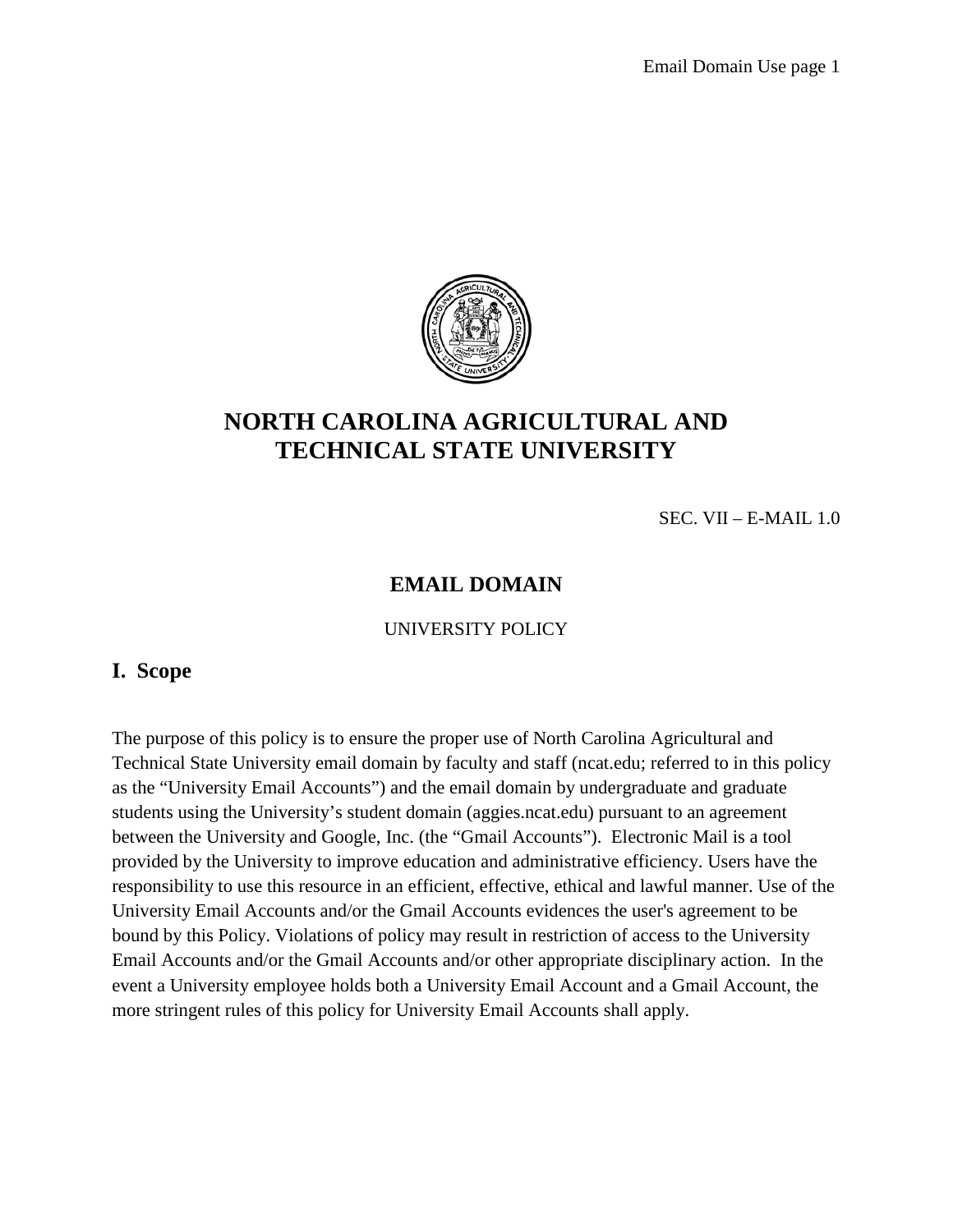## **II. Policy Statement-- Email Domain Use**

Any electronic mail transmitted, received and stored by faculty and staff during the course of conducting the business of the University, must be sent from the official email domain for faculty and staff, "ncat.edu". The use of other email domains for the purpose of conducting university business outside of "ncat.edu" is prohibited. However, faculty and staff who send and receive email on behalf of The Joint School of Nanoscience and Nanoengineering (JSNN) may use the domain of "ncat.uncg.edu" for email related to business of the University.

Students are assigned an official university email address with the domain of "aggies.ncat.edu" upon applying for enrollment to A&T. This email address is the primary email address recorded in Banner to which all electronic mail will be sent. Students should use this email address to correspond with Faculty and Staff of the University.

### **III. Enforcement**

Monitoring/enforcement of this policy include the following:

Divisional and departmental assessments External and internal audit compliance

University sanctions for a user cited for policy violations include, but are not limited to, one or more of the following:

- Suspension of information system(s) privileges. [In order to reduce the number of credentials used to access University resources, single sign-on/reduced sign-on identity management solutions are enabling users to access multiple resources with the same credentials. Suspended access will impact a student's ability to complete academic requirements or an employee's ability to perform his or her job duties.]
- Misconduct review.
- Discharge from employment.
- Student dismissal.
- Breach of contract/agreement filed against guests.

For University employees and students, sanctions will be administered in accordance with the Student Handbook, the Faculty Handbook, University policies, and policies of the Office of State Human Resources. .